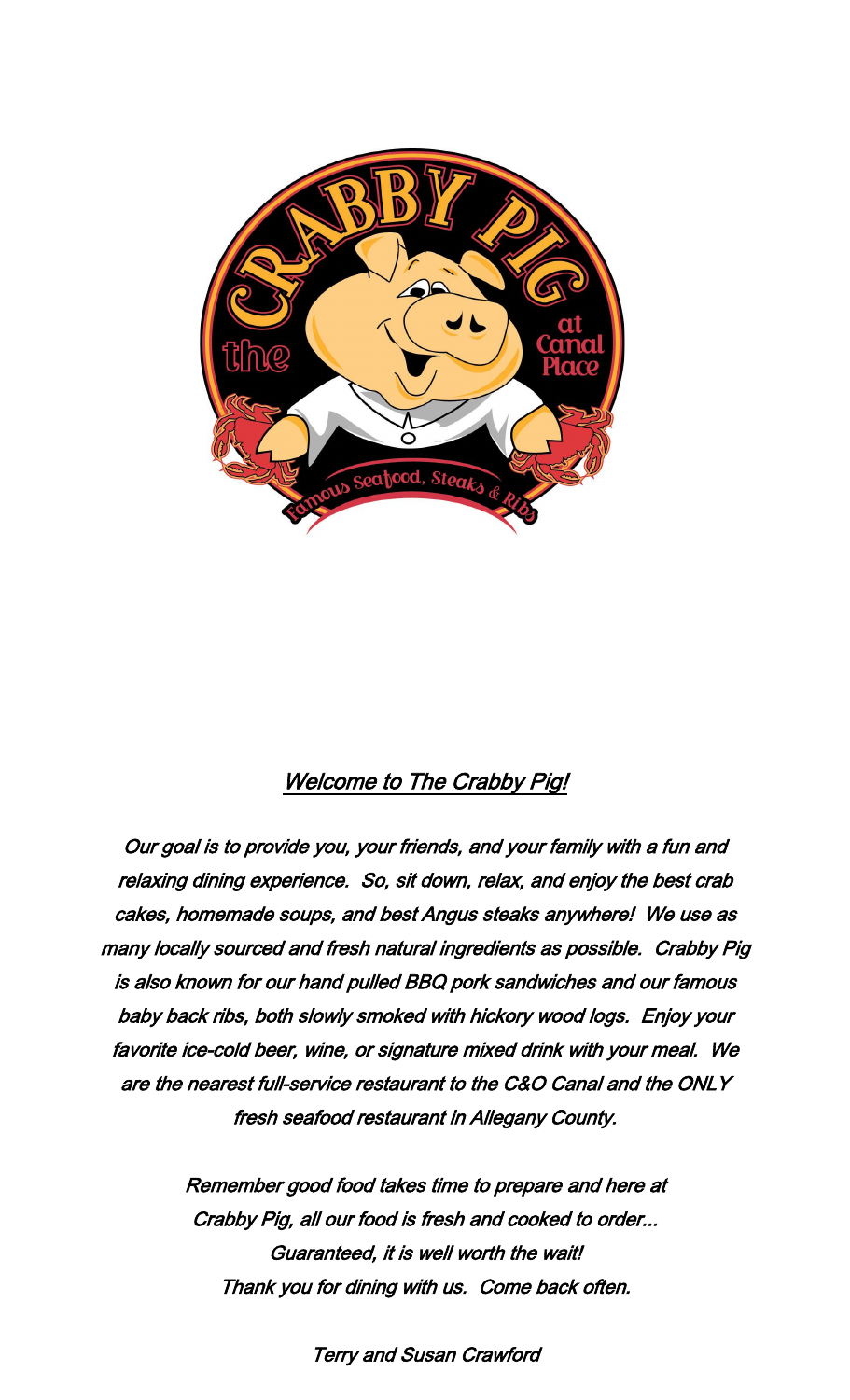#### www.crabbypig.com

**Consuming raw or undercooked meats, poultry, seafood and shellfish may increase your risk of food borne illness, especially if you have certain medical conditions**.

# Appetizers

Crab Dip Hot & creamy seasoned lump crabmeat mixed with cheeses, onion, and our little secret, served with garlic toast..............................................\$13.99

Steamed Shrimp 12 Jumbo Texas gold shrimp seasoned with J.O. Spice. Served hot or cold, with cocktail sauce.....................................................................\$14.99

Crab Stuffed Mushrooms Large mushrooms stuffed with a creamy, lump crab meat mixture, topped with just a little cheese, and broiled to a golden brown...............................................................................................................\$12.99

Coconut Shrimp 6 large, batter dipped shrimp, rolled in flaked coconut and delicately fried. Served with our own sweet & sour sauce.........................\$12.99

Mozzarella Sticks 5 lightly battered sticks. Your choice of dipping sauce...\$7.99

Oysters on the half shell 6 fresh raw coldwater oysters served with a wedge of lemon & cocktail sauce or melted butter......................................................\$13.99

Fried Shrimp 8 Texas Gold jumbo shrimp, gently fried to a golden brown in our house made batter, served with cocktail sauce............................................\$13.99

Fried Oysters 4 fresh, Count Oysters, gently fried to a golden brown in our house made batter.........................................................................................\$13.99

Clam Strips Half pound fried clam strips. Lightly fried.............................\$7.99

Onion Rings About 8 thick cut large beer battered rings..........................\$7.99

Hush Puppies 6 sweet golden brown pups, made to order right here. Served hot and with honey..........................................................................................\$6.99

Steamed Mussels About a pound, sautéed in garlic butter, white wine, served with garlic toast.............................................................................................\$11.99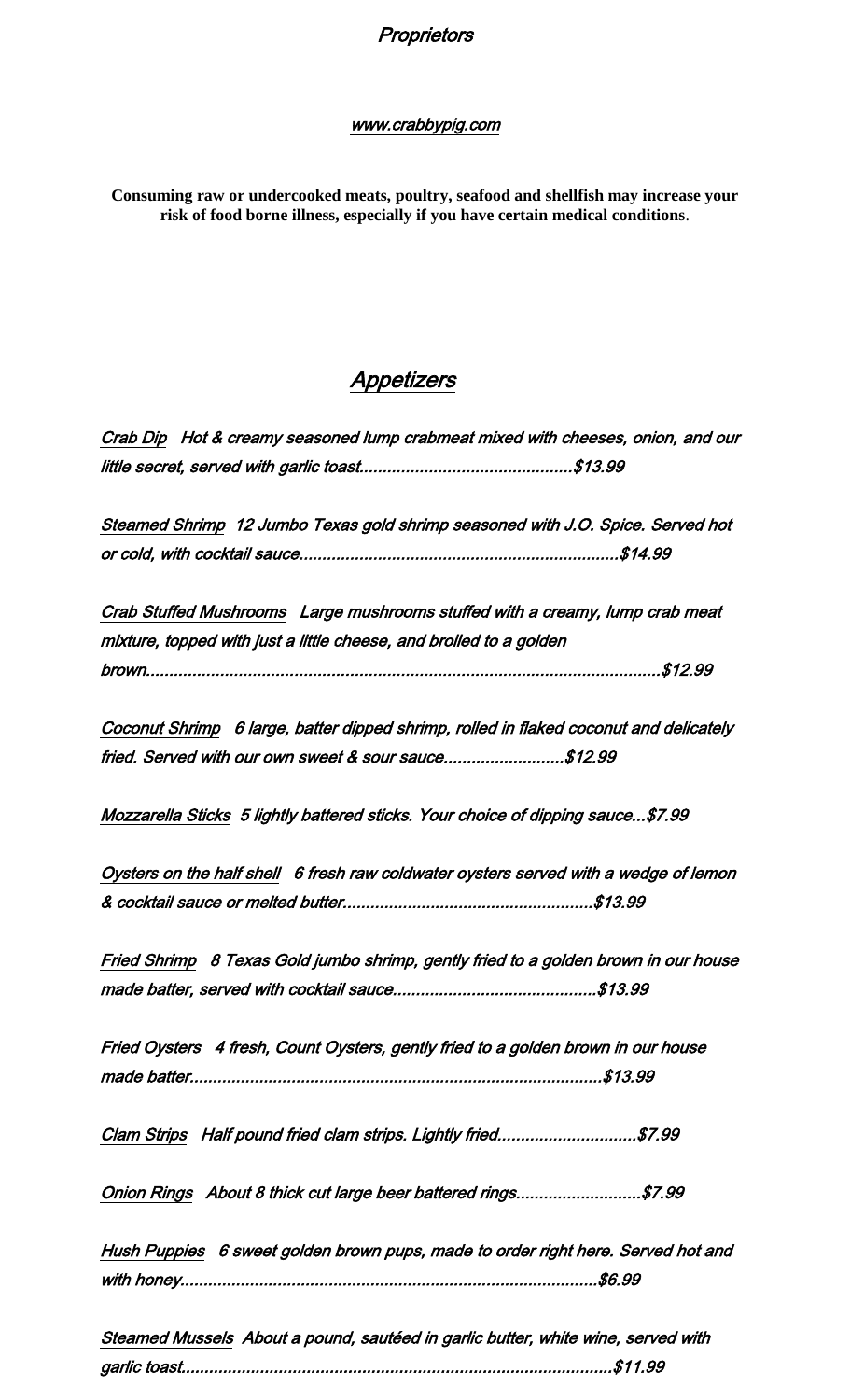| Steamed Clams About a pound, sautéed in garlic butter, white wine, served |
|---------------------------------------------------------------------------|
|                                                                           |

Calamari Lightly seasoned, battered and deep fried.................................\$11.99

BBQ Cheese Fries Large order of fries topped with BBQ Pork (or Chili) and Cheddar Sauce................................................................................................\$10.99

## Salads

| Garden Salad A mix field greens, romaine lettuce, cucumbers, tomatoes, onion and |  |  |
|----------------------------------------------------------------------------------|--|--|
|                                                                                  |  |  |

Grilled Chicken Salad A larger portion of our garden salad, topped with grilled chicken, shredded parmesan cheese and croutons........................................\$12.99 Or make it a Steak Salad with Cheddar for.........................................\$16.99

Seafood Garden Salad Your choice of 1 of following: crab cake, 6 jumbo steamed or fried shrimp, over a large salad with shredded parmesan cheese..............................................................................................................\$17.99

 *Substitute: Grilled Salmon or Fried Oysters, for just \$4.00 more.* Dressings: Sweet & Sour (House), Oil & Vinegar, Ranch, French, Peppercorn Parm, Honey Mustard, Italian, Bleu Cheese, Raspberry Vinaigrette

## Soups

Chesapeake Bay Crab Soup Annapolis, Maryland's traditional vegetable crab soup. A blend of lump crab, tomatoes, vegetables and spices. Served with saltine crackers.................................................................8 oz. \$4.99 16 oz. \$6.99

Cream of Crab Our own special recipe of crabmeat, in a blend of butter, sautéed onions & fresh heavy cream, gently seasoned. Served with saltine crackers.............................................................................8 oz. \$4.99 16 oz. \$6.99 Undecided? Try them mixed!

Jambalaya Andouille sausage, chicken, shrimp with sautéed peppers, onions, tomatoes & spices, served as soup over rice (Spicy).....8 oz. \$4.99 16 oz. \$6.99

Chili Spiced ground beef, onions, & green peppers sautéed and mixed with kidney beans and tomatoes. (Spicy)...............................8 oz. \$3.99 16 oz. \$5.99

## Sandwiches

**Sandwiches are served on grilled rolls, with complimentary chips & pickle***.*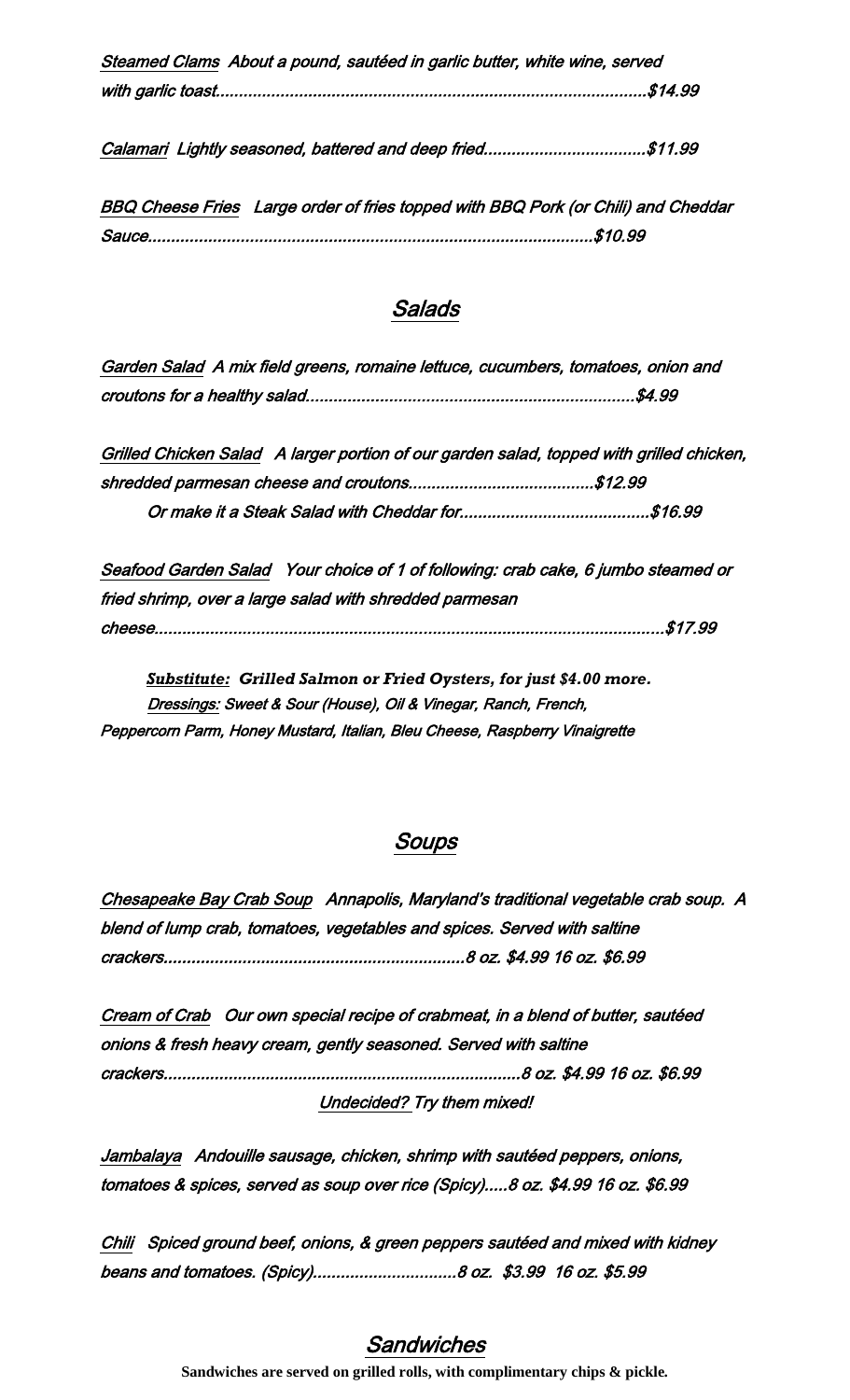Crab Cake Sandwich Homemade super lump crab cake blended with just the right amount of seasoning with a bit of breadcrumbs. Your choice of fried or broiled..............................................................................................................\$15.99

Fish Sandwich A large portion of haddock, batter dipped & deep-fried. Or for the health conscious, try our broiled grouper................................................\$10.49

BBQ Pork Sandwich Our specialty! Lean pork, slowly smoked right here for over 13 hours. Hand pulled and piled high with our own BBQ sauce...........\$10.49

Half Pound Burger Local Favorite! We use only fresh lean Angus ground beef, lightly seasoned, and grilled to your liking. Your choice of toppings..........\$10.49

Piggy Back Burger Half pound Angus burger topped with BBQ Pork........\$11.99

Crabby Burger Half pound Angus burger topped w/creamy crab mixture..\$14.99

Grilled Chicken Sandwich A tender, well-trimmed, marinated and grilled boneless chicken breast. Topped the way you like.........................................\$9.99

Soft Shell Sandwich A Jumbo Crisfield, Maryland soft shell crab, hand battered and deep-fried or sautéed in garlic, onion, and J.O. spice. Your choice of toppings. (Non-Refundable)..........................................................................\$15.99

Cheese Steak Sub Shaved grilled steak, sautéed with onions with melted provolone cheese, mayo, and topped with lettuce, tomato...........................\$10.49

BBQ Pork Sampler Hand pulled pork sandwich, served with 2 rib bones, side of sweet slaw & small fries. A hearty meal in itself......................................\$14.99

Fried Oyster A generous portion of large oysters, lightly battered, formed into a cake and fried..............................................................................................\$14.99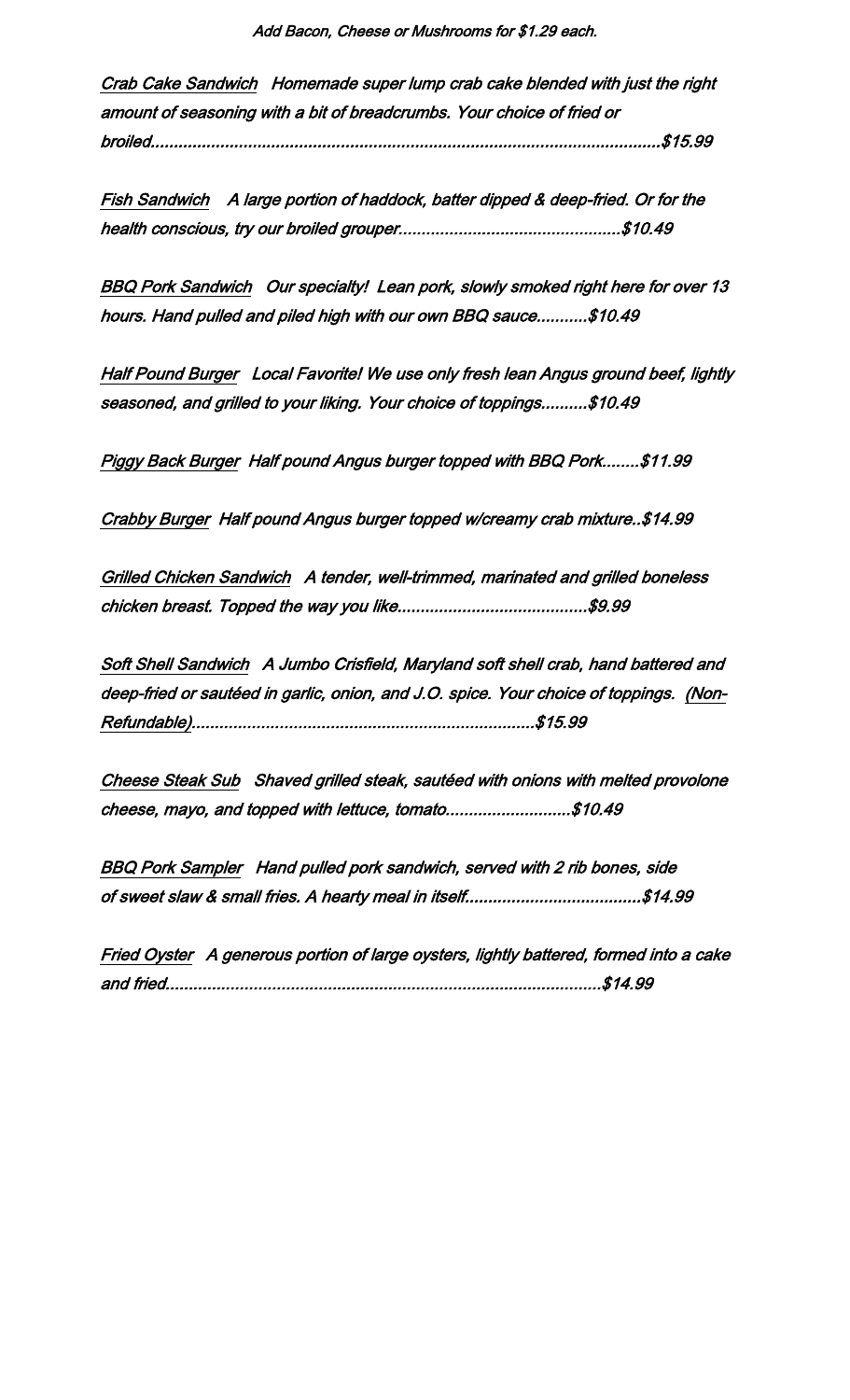## Seafood

**Entrees are served with 2 sides. Cottage Cheese, French Fries, Baked Potato, Baked Beans, Mac & Cheese Fresh Veggie of the Day, Corn Bread, Spiced Apple Sauce, Sweet Slaw.**

**Substitute Garden Salad in place of a side for \$2.00 Substitute Hush Puppies or Onion Rings in place of one side for \$3.50**

Crab Cake Platter Two of our delicious 5 oz., super lump crab cakes. (Fried or Broiled) Packed with lump crabmeat, delicately seasoned.........\$35.99

Fisherman's Platter About 10 oz. of Haddock battered and fried. Or choose broiled Grouper for a healthier option..........................................................\$19.99

Salmon Platter 8 oz. of Atlantic salmon, grilled to your liking..................\$22.99

Fried Oyster Platter You will love our huge, delicious, plump oysters. 6 Hand dipped with our house made batter & deep-fried.......................................\$24.99

Captain's Platter 3 jumbo shrimp, 3 large scallops, fish, and 1 crab cake, broiled or fried to a golden brown...............................................................\$29.99

Shrimp Platter 12 Jumbo shrimp, lightly hand battered and deep-fried just right. Steamed or Broiled if you like............................................................\$24.99

Shrimp & Scallop Combo 5 jumbo Texas gold shrimp & 5 large sea scallops, fried or broiled..............................................................................................\$27.99

Scallop Platter 8 large sea scallops, lightly seasoned & fried or broiled to your liking.................................................................................................\$30.99

Snow Crab Legs Over a pound of large steamed snow crab legs, steamed just right. Served with butter....................................................................Market Price

Soft Shell Crab Platter Two jumbo Soft Shell crabs, your choice either fried or sautéed with garlic and onions....(Non-Refundable)................................\$29.99

Lobster Tail 8 oz. Maine lobster tail steamed to perfection.............Market Price

# Add 1 of the following items to any entrée. (Only when added to an entrée, limit of 1 at these prices)

| Crab Cake          | \$14.99 |
|--------------------|---------|
| 6 Shrimp           | \$8.99  |
| 3/4 lb. Snow Crab  | Market  |
| 8 oz. Lobster Tail | Market  |
| 5 Scallops         | \$15.99 |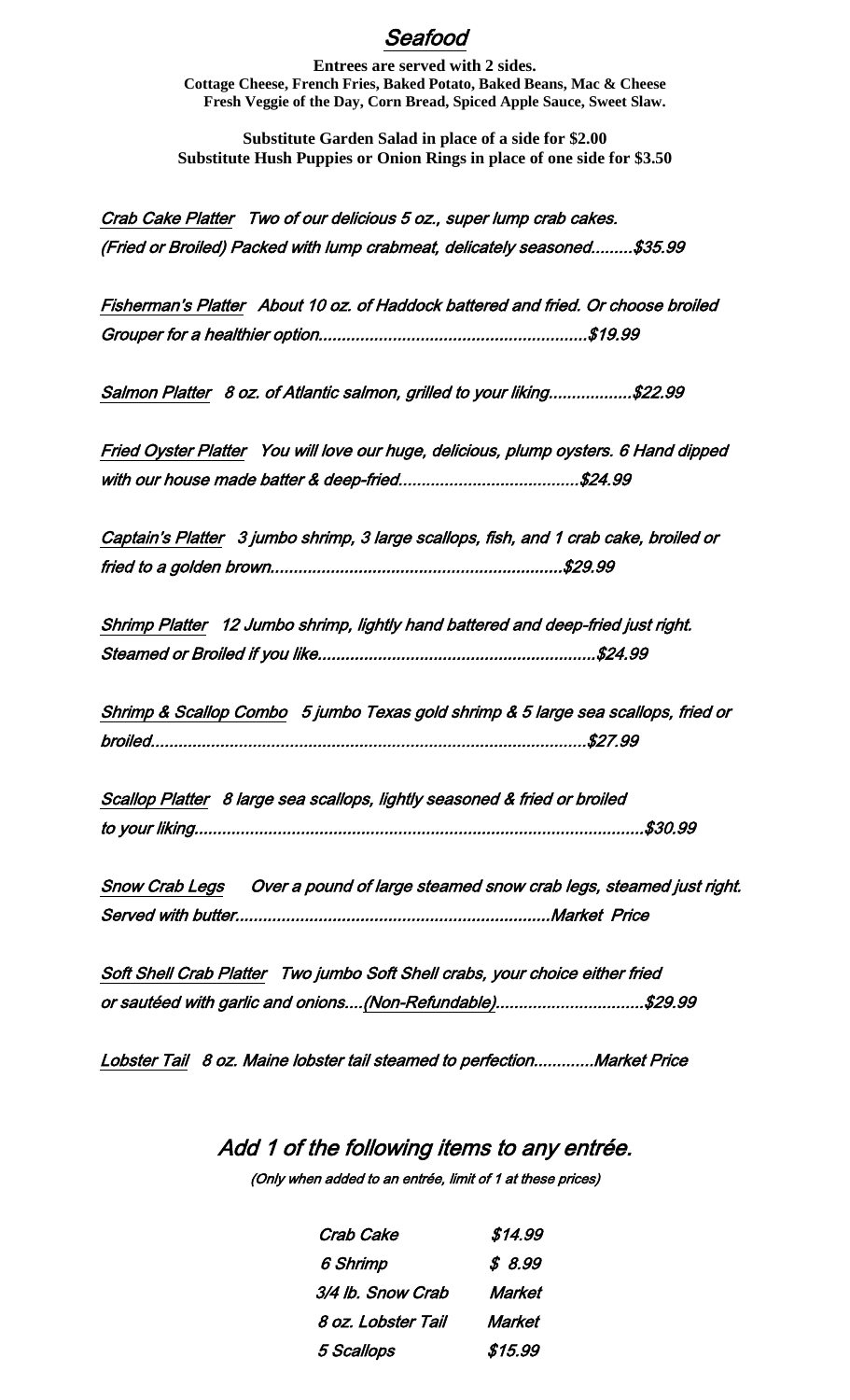Rib Bone \$ 2.29

### Land Lovers

**Entrees are served with 2 sides. Cottage Cheese, French Fries, Baked Potato, Baked Beans, Mac & Cheese, Fresh Veggie of the Day, Corn Bread, Spiced Apple Sauce, Sweet Slaw.**

**Substitute Garden Salad in place of a side for \$2.00 Substitute Hush Puppies or Onion Rings in place of one side for \$3.50**

Just the Turf 10 oz. Center Cut, Prime Angus Strip Steak, char grilled to

|                           |         |                                      | \$28.99 |
|---------------------------|---------|--------------------------------------|---------|
|                           |         | <b>Create your own Surf and Turf</b> |         |
| Crab Cake                 | \$14.99 | 3/4 Lb. Snow Crab Legs Market        |         |
| 6 Steamed Shrimp \$ 8.99  |         | 5 Scallops                           | \$15.99 |
| 8 oz. Lobster Tail Market |         | Rib Bone                             | \$2.29  |

Half Rack Rib Platter Tender pork back ribs, slowly smoked here, for 3 hours, with hickory logs. Served with our signature sauce, and a piece of corn bread...............................................................................................................\$20.99

Full Rack Rib Platter Same as above, but a full rack..................................\$34.99

BBQ Chicken and Ribs One boneless BBQ chicken breast, grilled to perfection with our own BBQ sauce, and a half rack of ribs, served with a piece of corn bread...............................................................................................................\$25.99

Rib and Seafood Combo Half rack of our slowly smoked, pork baby back ribs, with your choice of one of the following crab cake, 6 jumbo shrimp (fried or steamed), and a piece of corn bread.............................................................\$33.99 (Or get 4 Oysters for \$6.00 extra)

Chicken Breast Two 6oz. juicy boneless chicken breasts, grilled to perfection. BBQ sauce upon request................................................................................\$18.99

Chicken Chesapeake Two juicy boneless chicken breasts topped with a creamy lump crabmeat mixture. Served with 2 sides ...............................................\$25.99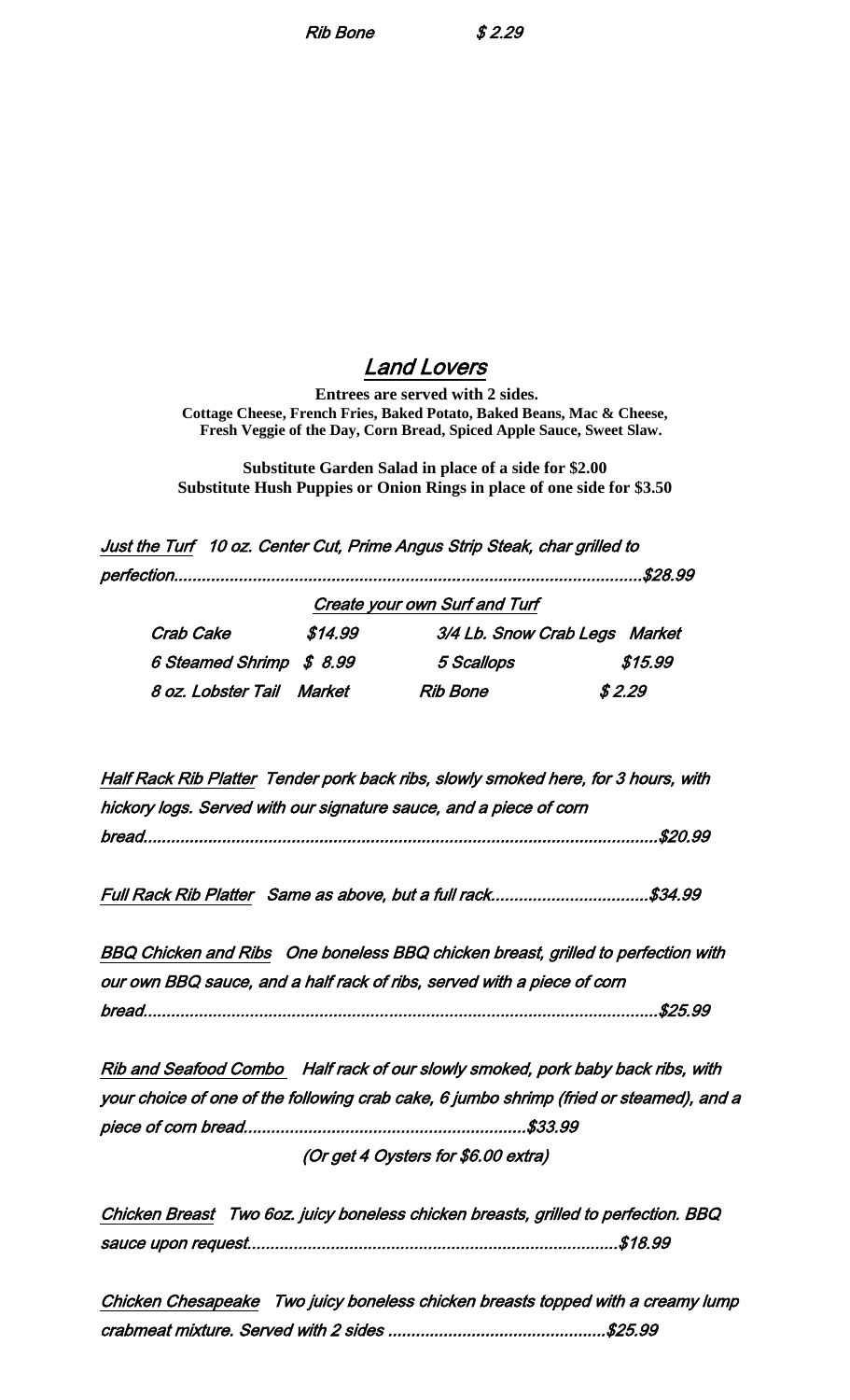## 'asta

**Pasta served with garden salad as a side.**

Alfredo Our own fresh made to order Alfredo sauce using heavy cream, butter, and parmesan cheese, with a little seasoning added in, over linguine noodles. With garlic toast and garnished with diced tomato.........

Vegetarian Style.......\$16.99 With Chicken.......\$19.99 With 6 Shrimp....\$24.99

Shrimp Scampi Our house made garlic sauce, with 6 large shrimp over linguine noodles. Garnished with fresh diced tomato and served with garlic toast....\$22.99

| Crabby Mac & Cheese House made with 3 cheeses covering a 5 oz |
|---------------------------------------------------------------|
|                                                               |

## Add 1 of the following items to any entrée.

| Crab Cake                | \$14.99 | 3/4 Lb. Snow Crab Legs Market |         |
|--------------------------|---------|-------------------------------|---------|
| 6 Steamed Shrimp \$ 8.99 |         | 5 Scallops                    | \$15.99 |
| 8 oz. Lobster Tail       | Market  | <b>Rib Bone</b>               | \$2.29  |

**Available Sides**

**\$2.99**

**Cottage Cheese, French Fries, Baked Potato, Baked Beans, Seasoned Rice, Mac & Cheese Fresh Veggie of the Day, Corn Bread, Spiced Apple Sauce, Sweet Slaw.**

 **Beverages**



**Also**

Fresh Brewed Sweet or Unsweetened Iced Tea, 100% Columbian Coffee Apple Juice, Hot Chocolate, Milk (No Free Refills on Juice, Hot Chocolate or Milk)

#### **Desserts**

Our Own House Made Bread Pudding, Fresh-baked Apple Dumpling, Xanga Fried Cheesecake, New York Cheesecake & Chocolate Beyond Reason Pie. Ask your server about our seasonal desserts.

## **Must have Photo I.D.**

**Wine**

**Kendall Jackson:** Merlot, Cabernet Sauvignon, Pinot Gris or Chardonnay

**Vella:** White Zinfandel